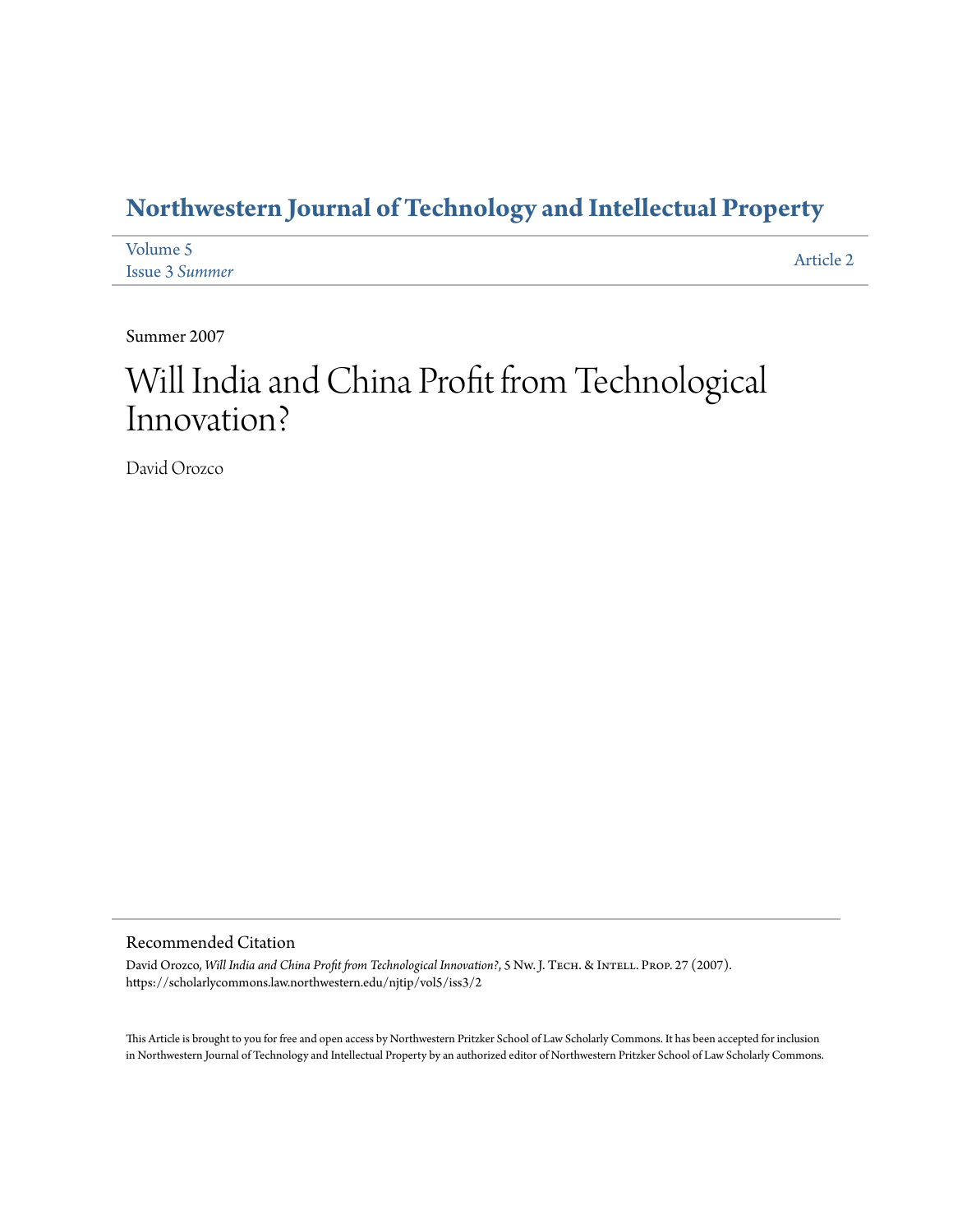# NORTHWESTERN JOURNAL OF TECHNOLOGY AND INTELLECTUAL PROPERTY

### **Will India and China Profit from Technological Innovation?**

*David Orozco* 



Summer 2007 VOL. 5, NO. 3

© 2007 by Northwestern University School of Law Northwestern Journal of Technology and Intellectual Property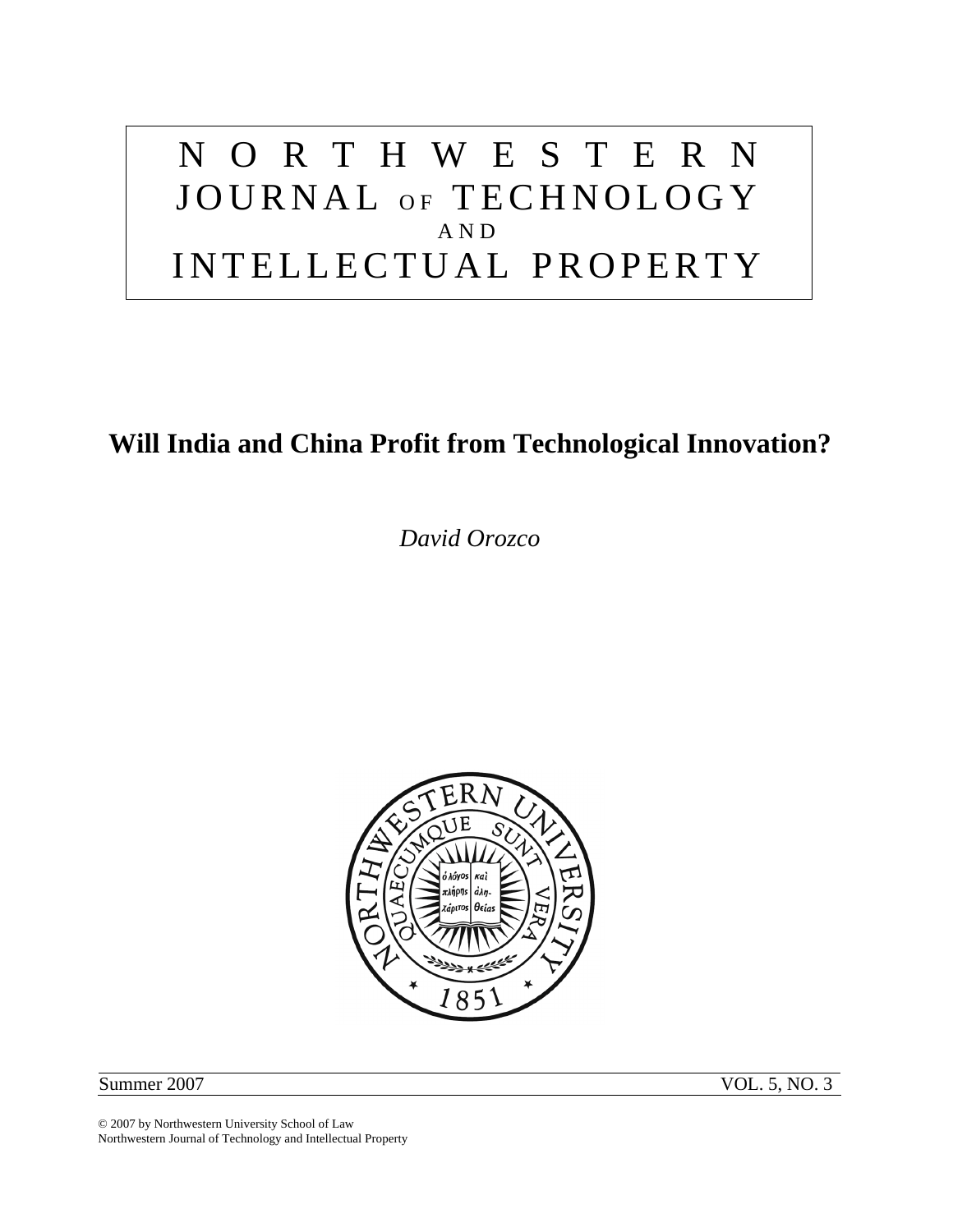# **Will India and China Profit from Technological Innovation?**

### **By David Orozco[\\*](#page-2-0)**

#### I. INTRODUCTION

¶1 The *Northwestern Journal of Technology & Intellectual Property* sponsored a recent symposium entitled, "Of BRICs and Mortar: Technological Drivers in Booming Economies." The BRICs acronym in the symposium's title originated from Goldman Sachs research and refers to Brazil, Russia, India and China (BRICS).<sup>[1](#page-2-1)</sup> According to this research, within the next 50 years, the BRICs will become a formidable force in the world economy.<sup>[2](#page-2-2)</sup> The growth model that underpins this forecast assumes appropriate economic and institutional policies, such as inflation controls, deficit reductions, a stable rule of law, adequate healthcare, investments in education, and trade liberalization.<sup>[3](#page-2-3)</sup> Under these assumptions, the Chinese economy could overtake the Japanese economy by 2015 and the United States' by 2039. By 2025, the BRICs could account for more than half the size of the G6, which is comprised of the United States, Japan, Germany, France, Italy, and the United Kingdom.<sup>[4](#page-2-4)</sup> Yet, there is an important and unspoken assumption in these aggressive forecasts. The assumption is that these rising economies will sustain their growth by profiting from technological innovation. As written a few decades ago by the noted management scholar David Teece, firms have to engage the rules of strategic management to capture the value of innovations or minimize the risk of innovating competitors[.5](#page-2-5)

<span id="page-2-0"></span>

¶2 While a good deal of discussion has been given to the role of intellectual property rights in the BRICs, more attention is needed to discuss the strategic positioning of the

<sup>\*</sup> David Orozco is Assistant Professor of Business Law at the School of Business and Economics at Michigan Technological University. Professor Orozco acknowledges these colleagues for their insightful comments and guidance: James G. Conley, Clinton W. Francis, Mohanbir Sawhney, Tomoaki Nakanishi, Sanghamitra Goswami, Alexander Krasnikov, C.E. Hanifin and Manish Srivastava. Their views, collaboration, and open spirit of learning and teaching are greatly valued. Any errors and omissions rest solely with the author. Professor Orozco may be contacted via email at: dorozco@mtu.edu.

<span id="page-2-1"></span><sup>&</sup>lt;sup>1</sup> See Dominic Wilson & Roopa Purushothaman, *Dreaming with BRICs: The Path to 2050*, GOLDMAN SACHS GLOBAL ECONOMICS WEBSITE, http://www2.goldmansachs.com/insight/research/reports/99.pdf  $\frac{3}{10}$  *Id.* at 3. Another study that measures the competitiveness of nations focuses on similar factors, for  $\frac{3}{100}$ 

<span id="page-2-3"></span><span id="page-2-2"></span>example, the World Economic Forum's Annual Global Competitiveness Index (GCI), at: http://www.weforum.org/pdf/Global\_Competitiveness\_Reports/Reports/gcr\_2006/gcr2006\_rankings.pdf

The GCI listed these factors as "critical to driving productivity and competitiveness": institutions, infrastructure, macroeconomy, health and primary education, higher education and training, market efficiency, technological readiness, business sophistication, and innovation. According to the 2006 GCI, the BRIC Economies are ranked as follows: India: 43; China: 54; Russia: 62; Brazil: 66. 4

<span id="page-2-5"></span><span id="page-2-4"></span>The press has taken a keen interest in the future of American competitiveness. *See, e.g.*, Pete Engardio, *Emerging Giants*, BUSINESSWEEK, July 31, 2006, at 41; Fareed Zakaria, *Can America Compete?*, NEWSWEEK, June 26, 2006, at 40. 5

David J. Teece, *Profiting from Technological Innovation*, 15 RES. POL'Y 285 (1986).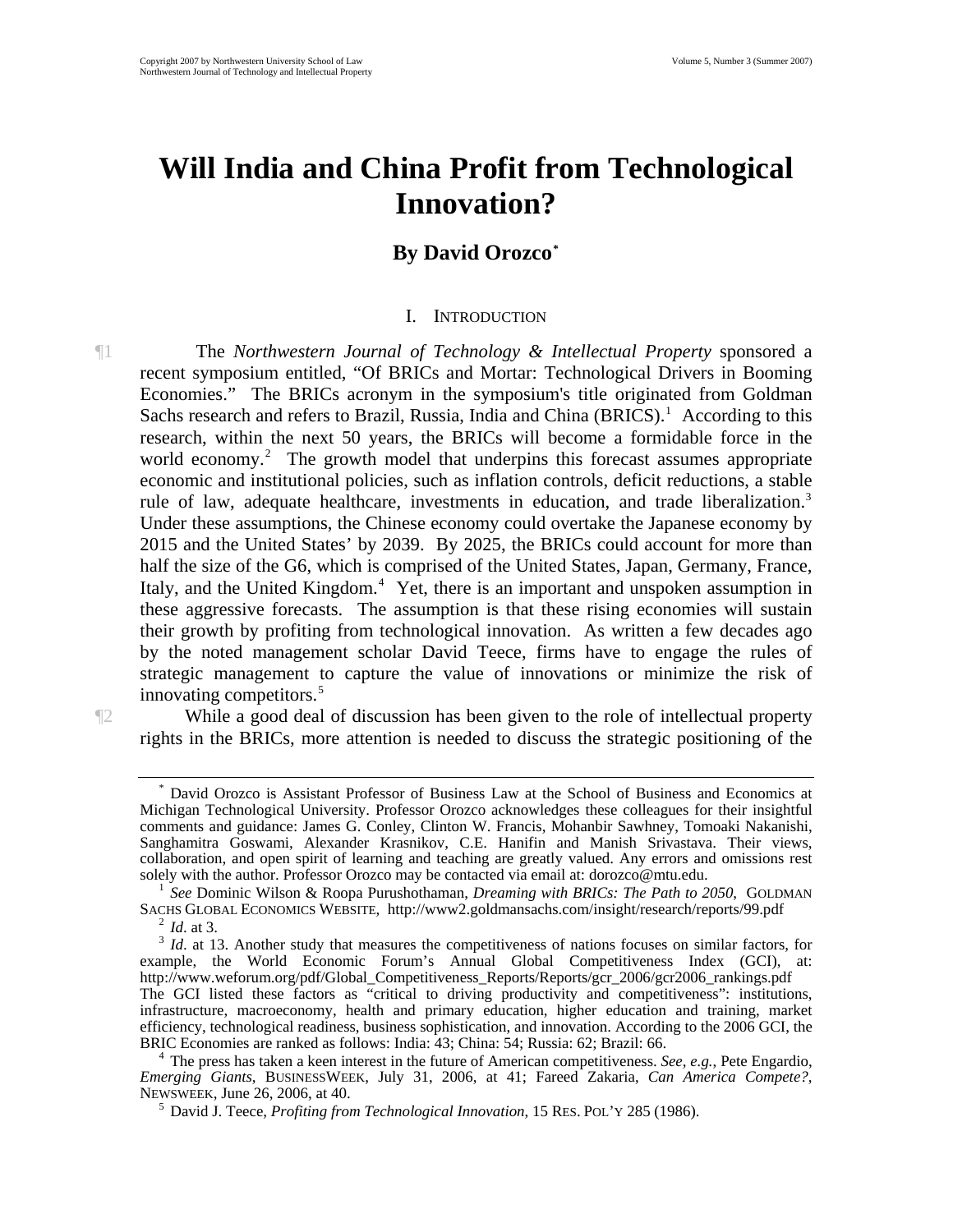critical industries within those economies that drive growth in those regions, namely technology firms. A broader discussion is proposed concerning strategic intellectual property dimensions within Teece's Profiting from Technological Innovation framework (PFI framework). The subject of this paper is the PFI framework as it relates to the dynamic economies of India and China. India and China astutely anticipated the global shift in outsourcing. In this context, their success will be measured by how Indian and Chinese firms competitively position themselves to take advantage of continuously evolving and deconstructing value chains in key industries. These value chains are characterized by international collaborations, knowledge capital as the source of differentiation and value, low trade barriers, and capital mobility that flows to areas of competitively priced skilled labor, and efficient government regulation.<sup>[6](#page-3-0)</sup> Additionally, another goal of this paper is to introduce the strategic framework of PFI within the area of intellectual property legal scholarship. It is noted that recent research in management is increasingly receptive to treating intellectual property as an endogenous variable within the strategic management literature.<sup>[7](#page-3-1)</sup> As such, the legal research in intellectual property can compliment this important area of management research.

#### II. THE PFI FRAMEWORK

The PFI framework takes an innovation as the unit of analysis.<sup>[8](#page-3-2)</sup> The factors affecting whether an innovator profits from their innovation downstream are the appropriability regimes and the access to complimentary assets necessary for commercialization.

#### *A. Appropriability Regimes*

¶4 An appropriability regime is a function of the legal intellectual property rights regime in effect and whether the system allows markets for technology to coalesce and function efficiently. This involves markets where intellectual property rights and contracts are well defined, litigation is predictable, damages can be assessed, and licensing is an important component to technology transfers.<sup>[9](#page-3-3)</sup> A claim made in this paper is that India and China have dynamic and rapidly growing technology sectors, yet their markets for technology have yet to flourish. This is partly because of a history of inadequate appropriability regimes and investments in generic technologies that do not lend themselves to be secured as intellectual properties traded in markets for technology. This assertion is tested by examining the set of globally valuable patents applied for and issued to Indian and Chinese companies. Globally valuable patents, as defined by the Organisation for Economic Cooperation and Development (OECD), are used to assess

<span id="page-3-0"></span><sup>&</sup>lt;sup>6</sup> Foreign affiliates of multinational enterprises account for a growing number of research and development expenditures, demonstrating that even traditionally local activities like innovation-driven research are migrating across borders. *See* Organisation for Economic Cooperation and Development (OECD), *Science*, *Technology* and *Industry Outlook* 10 (2006), (OECD), *Science, Technology and Industry Outlook* 10 (2006), http://213.253.134.43/oecd/pdfs/browseit/9206081E.PDF [hereinafter OECD, *Science*]. 7

<span id="page-3-1"></span>Gary Pisano, *Profiting from Innovation and the Intellectual Property Revolution*, 35 RES. POL'Y 1122  $(2006)$ .<br><sup>8</sup> David J. Teece, *supra* note 5, at 288.

<span id="page-3-3"></span><span id="page-3-2"></span>David J.Teece, *supra* note 5, at 288. 9 *See* ASHISH ARORA, ANDREA FOSFURI, & ALFONSO GAMBARDELLA, MARKETS FOR TECHNOLOGY: THE ECONOMICS OF INNOVATION AND CORPORATE STRATEGY (2001).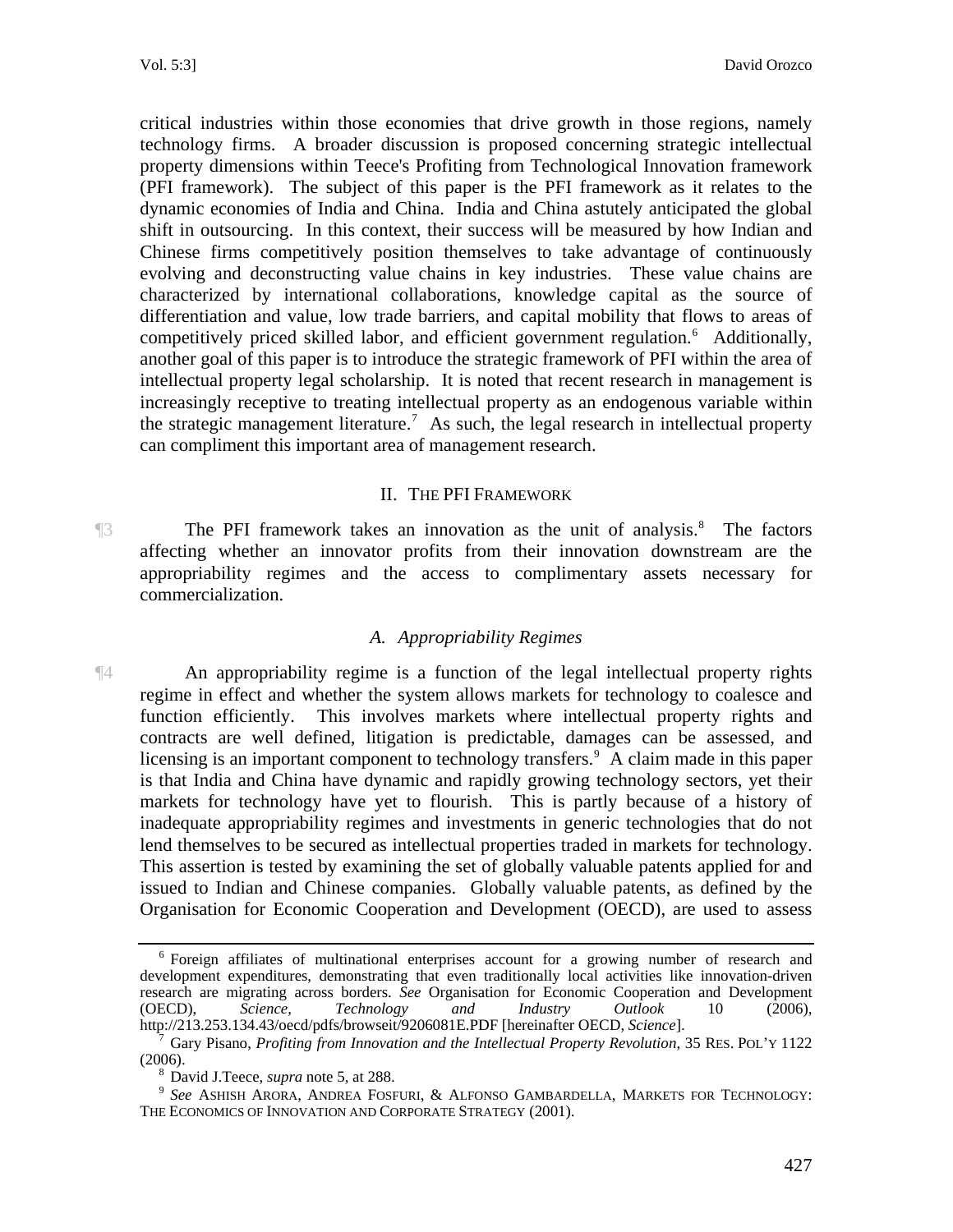this claim. These are the sets of patents (patent families) taken at the European, Japanese and United States Patent Offices that share one or more first date of application filing (priority date).<sup>[10](#page-4-0)</sup> To summarize, these are patents developed by firms and inventors from India and China and filed at the major international patent offices in the United States, Japan, and the European Union. In these lucrative markets, intellectual property management capabilities and a mature legal infrastructure provide a market for customerdriven innovations. Due to these characteristics, these patent offices attract applicants from around the world. For example, half or more of all patent applications to the United States and European patent offices are of foreign origin.<sup>[11](#page-4-1)</sup> In terms of the share of globally valuable patents, the United States accounts for 36.4%, Japan 25.7%, Germany 13.5%, and France 4.5%.

¶5 Appropriability regimes are also a function of the degree to which the technology behind the innovation is tacit, that is, the degree to which it is imitable<sup>[12](#page-4-2)</sup>. Teece, in another work, demonstrates that tacit or poorly codified knowledge is harder to transmit and harder to appropriate.<sup>[13](#page-4-3)</sup> Again, the laws of intellectual property may come into play, such as trade secrets. However, it is the unique and oftentimes complex characteristics of the technology that contribute to its level of tacitness. In today's day and age of rapid reverse engineering, the overall levels of tacitness have decreased substantially in relation to previous years.

#### *B. Complimentary Assets*

¶6 Teece's seminal article discusses several complementary assets, which, if owned by third parties or competitors, may deter innovators from capturing the downstream value of their innovations. These complimentary assets include: distribution networks, service capabilities, complimentary technologies, brands, and competitive manufacturing.<sup>[14](#page-4-4)</sup> The value of these assets hinges to a large extent on whether they are generic, specialized, or cospecialized.[15](#page-4-5) Generic assets are those that are undifferentiated, have little strategic value, and are easily replaced. Take for example, a very famous rock artist. She may view the downstream marketing and distribution capabilities of the music studios as interchangeable. Specialized assets make either the innovation dependent on the complimentary asset or the complimentary asset dependent on the innovation. An example of the former, offered by Teece, is Thorn EMI Laboratories' innovation of the computerized axial tomography scanner and its failure due to rival General Electric's distribution and marketing expertise. An example of the latter is the cottage industry of accessories made for the iPod media device. Cospecialized assets are those where the innovation and the downstream complimentary assets need each other to succeed. For

<span id="page-4-0"></span><sup>&</sup>lt;sup>10</sup> OECD, *Compendium of Patent Statistics*, 10 (2006),<br>http://www.oecd.org/dataoecd/5/19/37569377.pdf [hereinafter OECD, *Compendium*].

<span id="page-4-3"></span><span id="page-4-2"></span><span id="page-4-1"></span><sup>&</sup>lt;sup>11</sup> OECD, *Science*, *supra* note 6.<br><sup>12</sup> Teece, *supra* note 5, at 287.<br><sup>13</sup> David J. Teece, *Capturing Value From Knowledge Assets: the New Economy, Markets for Know-How, and Intangible Assets*, in *Special Issue on Knowledge and the Firm*, 40 CAL. MGMT. REV., 55, 63-64 (1998). 14 Teece, *supra* note 5, at 288-90. 15 *Id*.

<span id="page-4-5"></span><span id="page-4-4"></span>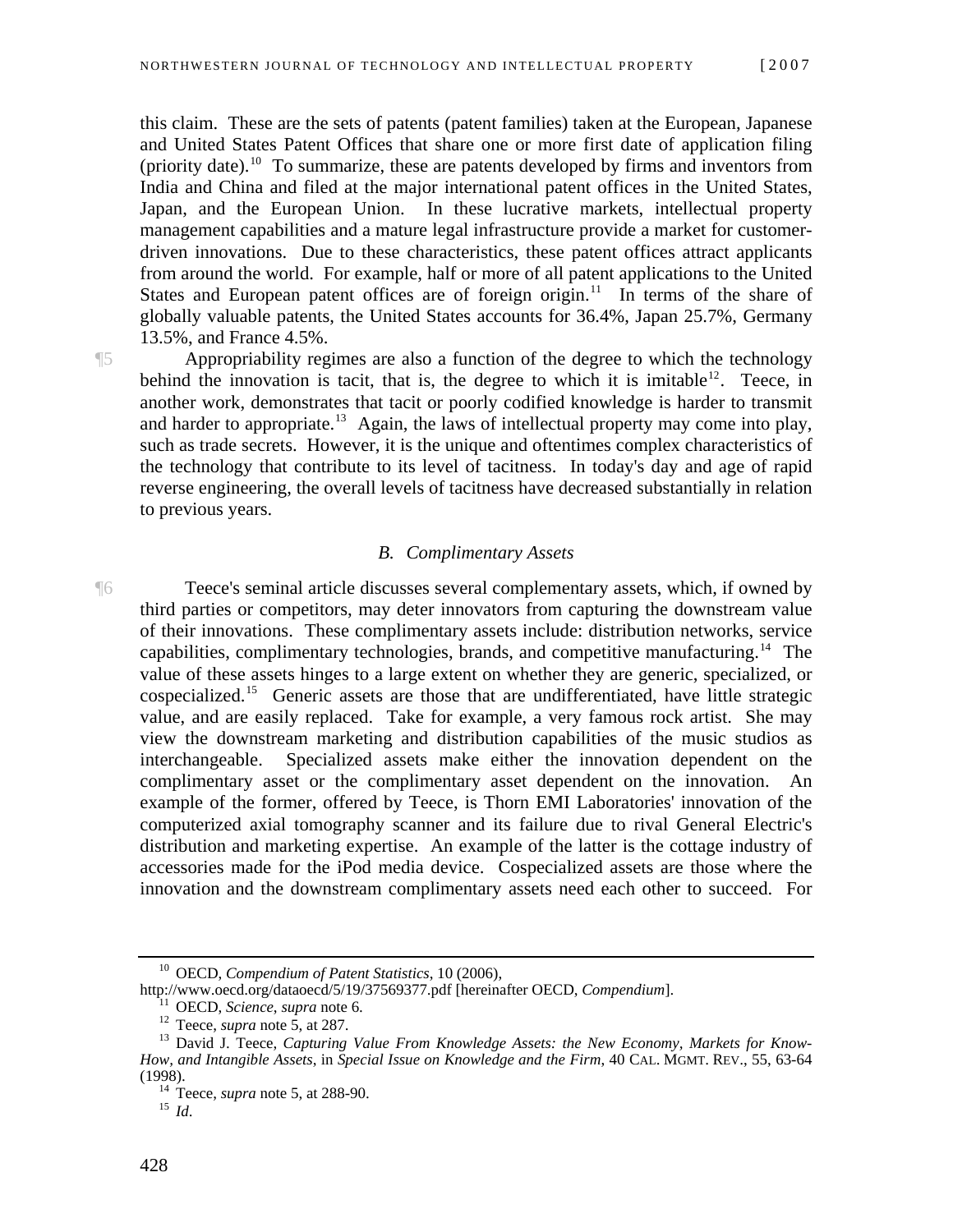example, take the case of strong biotechnology patents and the marketing and distribution resources of the large pharmaceuticals.<sup>[16](#page-5-0)</sup>

¶7 From the innovator's perspective, it is best when the appropriability regime is strong and the downstream assets are generic or highly substitutable. The next best regime is when the complimentary assets are specialized yet dependent on the innovation. When both resources are cospecialized is next. The worst regime, and often a case when the innovator loses the value of the innovation to the complimentary asset owners, occurs when the appropriability regime is weak and the innovation is dependent on the complimentary asset. In the case of India and China, the challenge will be to invest in innovations that turn their complimentary assets into cospecialized assets.

#### III. INDIA AND PFI

#### *A. Economic Context*

¶8 India's service exports have grown more than 20% on average since the mid  $1990's<sup>17</sup>$  $1990's<sup>17</sup>$  $1990's<sup>17</sup>$ . As of 2007, nearly half of the foreign direct investment is concentrated in the computer software, electronics, telecommunications, and services sectors.<sup>[18](#page-5-2)</sup> Almost onethird of India's exports are related to services and most of these are in the business process and software industries.[19](#page-5-3) This dynamic sector has been growing at a rate of 20% per year since the 1990s.<sup>[20](#page-5-4)</sup> India's focus on higher education, described in its 10th Five-Year Plan (2002–2007), is a source of competitive advantage and a priority for attracting export-oriented foreign direct investment  $(FDI)$ <sup>[21](#page-5-5)</sup> Attention is focused on engineering to reinforce an already strong technical base. To do this, India relies on institutions for higher education, which include 16 national universities and more than  $12,000$  colleges.<sup>22</sup> With 7,000,000 total students and 100,000 engineers graduating every year, India is poised to capitalize on its human capital development, particularly within the information and communications technology (ICT) and business process outsourcing (BPO) sectors.<sup>23</sup> Both sectors are labor intensive and require a skilled labor force. The ICT sector involves an entrepreneurial group of firms that focus on exporting software solutions. The BPO industry leverages India's tech-savvy, English-speaking workforce to provide back-office operations mainly to American multinationals. Both sectors leverage India's comparative cost advantage and the ICT sector benefits from its resilience against infrastructural bottlenecks.<sup>[24](#page-5-8)</sup> The growth and promising prospects of both industries demonstrate India's comparative advantage in service- and technology-focused sectors.

<span id="page-5-1"></span><span id="page-5-0"></span><sup>&</sup>lt;sup>16</sup> Pisano, *supra* note 7.<br><sup>17</sup> Rajmal, *Developments and Measurement Issues in Services Exports: The Indian Experience* 8 (2006),<br>http://www.oecd.org/dataoecd/52/54/37386703.pdf.

<span id="page-5-2"></span>India's Department of Industrial Policy and Promotion, Fact Sheet on Foreign Direct Investment, at: http://dipp.nic.in/fdi\_statistics/india\_fdi\_june\_2007.pdf<br><sup>19</sup> Rajmal, *supra* note 17, at 3.

<span id="page-5-5"></span><span id="page-5-4"></span><span id="page-5-3"></span><sup>&</sup>lt;sup>20</sup> *Id.* at 8.<br><sup>21</sup> India's 10th Five-Year Plan, at:<br>http://planningcommission.nic.in/plans/planrel/fiveyr/10th/volume2/v2\_ch2\_5.pdf

<span id="page-5-8"></span><span id="page-5-7"></span><span id="page-5-6"></span><sup>&</sup>lt;sup>22</sup> RICHARD H.K. VIETOR, HOW COUNTRIES COMPETE: STRATEGY, STRUCTURE, AND GOVERNMENT IN THE GLOBAL ECONOMY 94 (2007). 23 *Id*. 24 *Id*.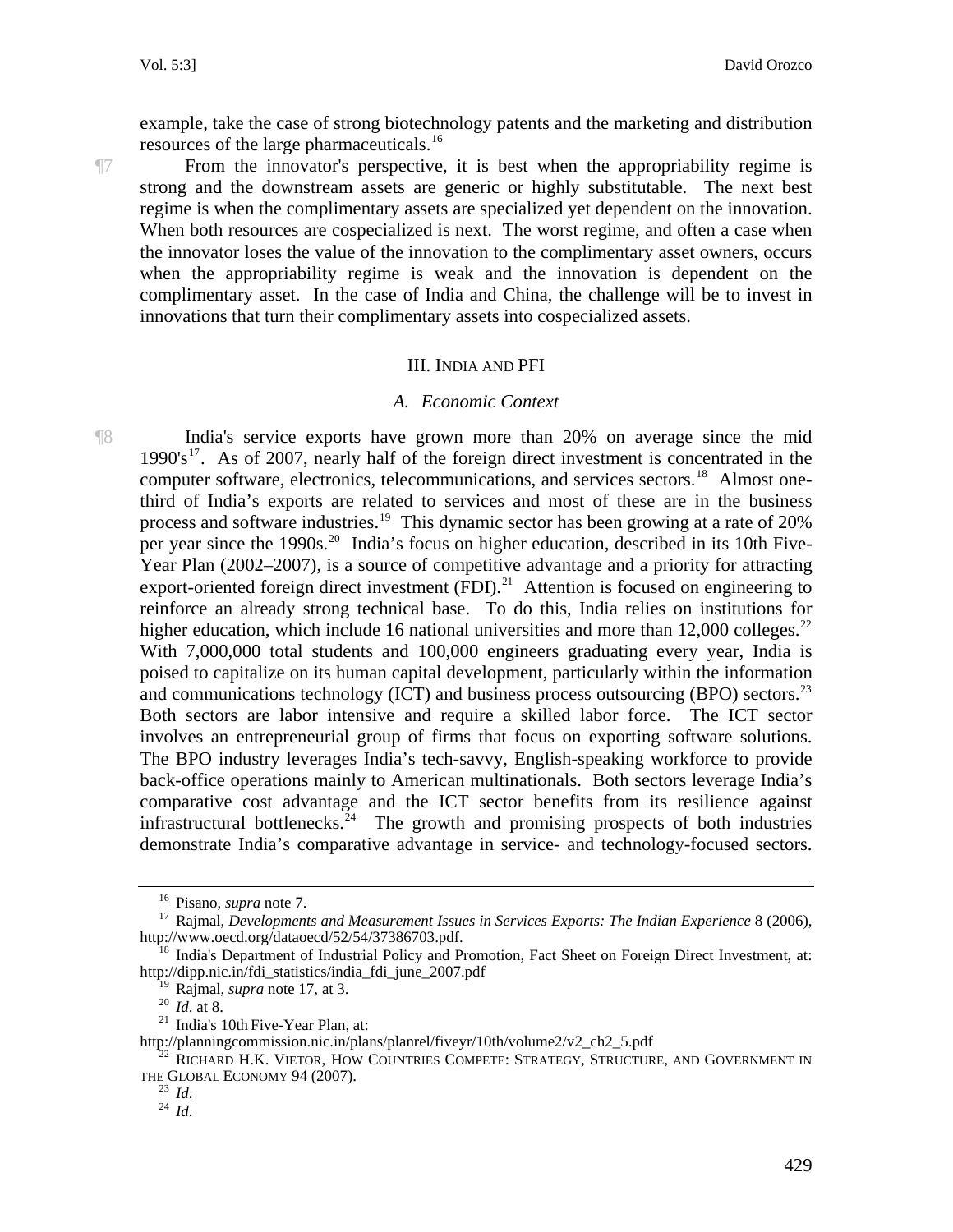After the 1991 currency crisis, India opened its markets to foreign investment and reduced state involvement in the economy. Additionally, import and export controls were lowered to stimulate trade and investment. The ICT sector in particular has benefited from the government's lower restrictions on technology imports and the absence of taxes on software exports.<sup>[25](#page-6-0)</sup> Foreign direct investment also benefited from reduced barriers to foreign ownership.<sup>[26](#page-6-1)</sup>

#### *B. Complimentary Assets*

¶9 Clearly the ICT and BPO sectors are growing and can be leveraged under a PFI framework. Doing so would sustain India's competitive advantage in these sectors and attract even more investment. What will be the critical drivers, however, as India nurtures these nascent and rapidly growing industries? Under the lens of PFI, the ICT and BPO assets under Indian management have largely been the focus of foreign firms interested in outsourcing generic service-oriented functions. The complimentary assets of service have largely existed at the level of generic complimentary assets under the PFI framework. How then can Indian firms move within this strategic framework to capture value? It seems that the upstream innovations have been captured by foreign firms and repatriated once again downstream.

¶10 The first step is to recognize that the generic complimentary service assets need to move from being generic low cost solutions to cospecialized assets. A premeditated transition can move the complimentary service capabilities from generic to cospecialized. A way to make this transition involves understanding the partner's needs and investing in research and development to create commercially significant innovations that address these needs. For example, Genesys Telecommunications<sup>[27](#page-6-2)</sup> develops intelligent routing technologies that match incoming callers who are existing customers to the most appropriate sales force. One of Genesys' patented software technologies enables a securities brokerage firms call center to identify an incoming call based on the caller's net worth and match that caller to the appropriate broker.<sup>[28](#page-6-3)</sup> Then, the next step is to appropriate those innovations using the World Intellectual Property Organization's (WIPO's) international patent application system, namely the Patent Cooperation Treaty (PCT) system, to obtain valuable patents in the home and foreign jurisdictions where the partners are located, and where the patents might be licensed to the competitors of the partnering firms.

#### *C. Appropriability Regimes*

¶11 As Teece made it evident, the appropriability regime hinges on intellectual property protection. In India, patents historically were used as a government policy tool instead of an individual property right alienable within technology markets. Government policy with regard to patents historically has been to regulate access to innovations that are important to the Indian economy. For example, under the Indian Patent Act, compulsory

<span id="page-6-0"></span><sup>25</sup> *Id*. 26 Robert Kennedy & Teresita Ramos, *India in 1996*, Case 9-798-064, 9 (1998). 27 Owned by Alcatel-Lucent.

<span id="page-6-3"></span><span id="page-6-2"></span><span id="page-6-1"></span>

<sup>28</sup> *See* U.S. Patent No. 6,134,315.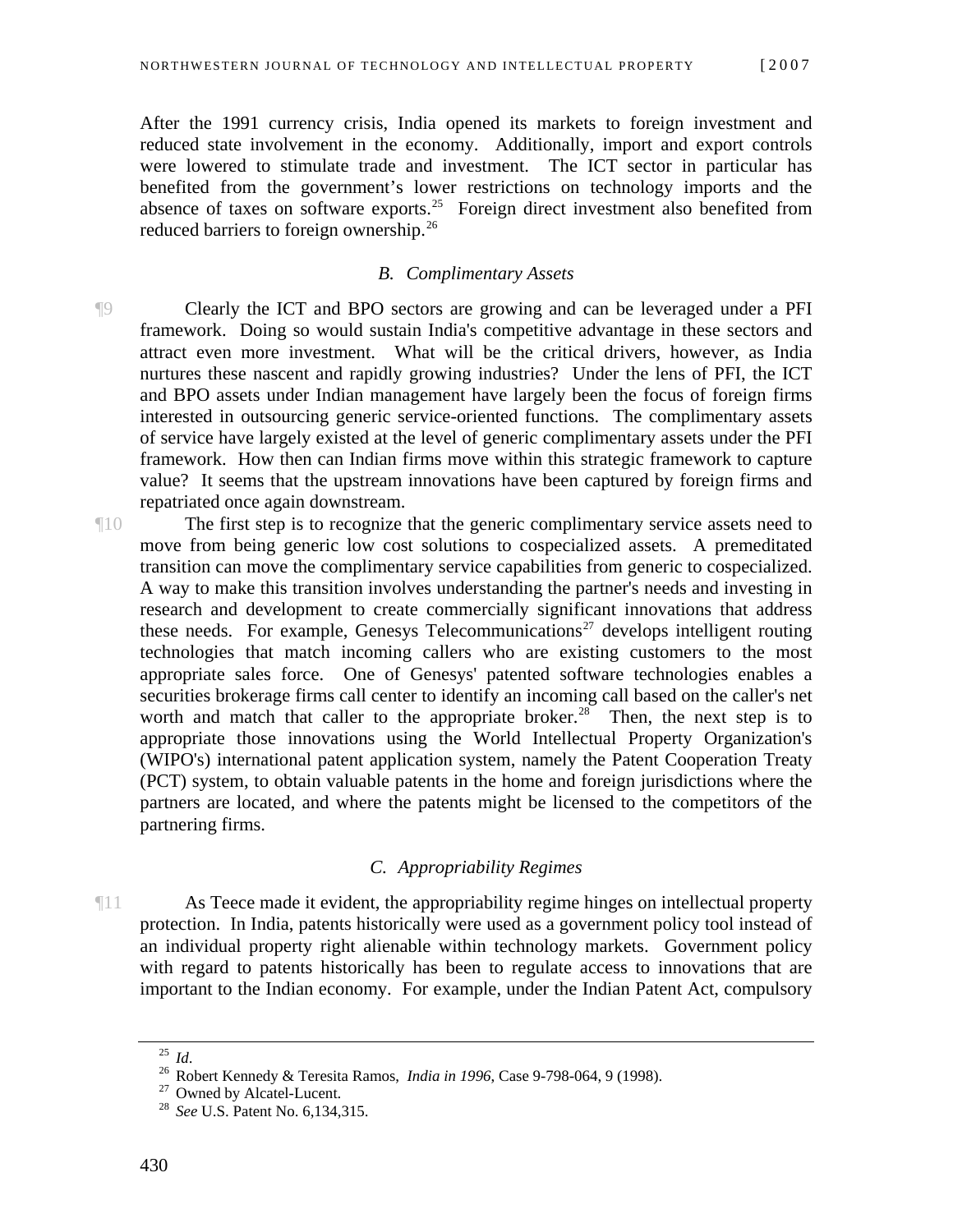licensing of food, drug, medicinal, or chemical innovations had been allowed, whereby any party can license the technology three years after the patent issuance. Indian intellectual property law also rests on a moral philosophy foundation that extends to the domains of the environment and health care. For example, the Indian Patent Act of 1970 prohibits the patenting of methods of agriculture or horticulture. Also, beyond patentability are any processes for the medicinal, surgical, curative, prophylactic, or other treatment of human beings to render them free of disease.<sup>[29](#page-7-0)</sup> Additionally, much to the detriment of foreign pharmaceutical companies, until 2005 the Indian Patent Act forbade product patent protection in the pharmaceutical industry. According to a pharmaceutical lobbying group, "based on the refusal of the government to provide pharmaceutical patent protection, India has become a haven for bulk pharmaceutical manufacturers who pirate the intellectual property of the world's research-based pharmaceutical industry."[30](#page-7-1)

¶12 In recent years, India's intellectual property policy shifted due to pragmatic concerns. The shift has been at the center of the discussion to conform with the Traderelated Aspects of Intellectual Property Rights (TRIPs) as part of India's membership within the World Trade Organization. This is an extension of policy change already underway. After the 1991 liberalization, a patent policy shift occurred along three stages. First, the economy opened to foreign investment. The number of joint ventures and foreign partnerships increased and multinational companies began patenting locally. These initial changes, however, did not add much value to Indian technological leadership. During the second stage, the emphasis was placed on the development of home-grown technologies. Strategic focal changes to develop market-driven indigenous technologies originated in science and technology organizations, such as the Council for Scientific and Industrial Research and the Indian Institute of Science. As measured by patents filed at major international patent offices, India has the highest percentage of state-owned patents, with  $34.2\%$  in  $2003$ <sup>[31](#page-7-2)</sup>. The final stage required an efficient legal infrastructure to protect these technologies. Evidence shows the policies have slowly begun to work. Annually, domestic patent applications filed in the Indian patent office have increased 17% to 2,247 from 1970-1999. Foreign applications have increased even more, with more than 6,500 patent applications filed during the same period.

¶13 Indian patenting is also characterized by international collaborations. The majority of foreign co-inventors are from the United States. India's ICT-related patent applications at the European Patent Office, in line with growth in the sector, grew 54.4% from 1995-2003.<sup>[32](#page-7-3)</sup> Despite the rapid growth in ICT-related patents, India has yet to make a significant mark on the set of globally valuable patents. India's share of ICT-related patents filed under the Patent Cooperation Treaty (PCT), the international patent application system, amounted to  $0.3\%$  in 2003.<sup>[33](#page-7-4)</sup> The relative measure for how well the appropriability regime in India functions will be the extent to which innovative Indian firms can secure cospecialized complimentary assets with the help of the patent regime.

<sup>&</sup>lt;sup>29</sup> Patent Act of 1970, 27 India A.I.R. Manual 450,  $\S 3$  (2d ed. 1979).

<span id="page-7-3"></span><span id="page-7-2"></span><span id="page-7-1"></span><span id="page-7-0"></span><sup>30</sup> Pharmaceutical Research and Manufacturers of America (PhRMA), *Submission of PhRMA for the National Trade Estimate Report on Foreign Trade Barriers: India*, CONSUMER PROJECT ON TECHNOLOGY, Dec 4, 1998, http://www.cptech.org/ip/health/phrma/nte-98/india.html. 31 OECD, *Compendium*, *supra* note 10. 32 *Id*. at 19. 33 *Id*.

<span id="page-7-4"></span>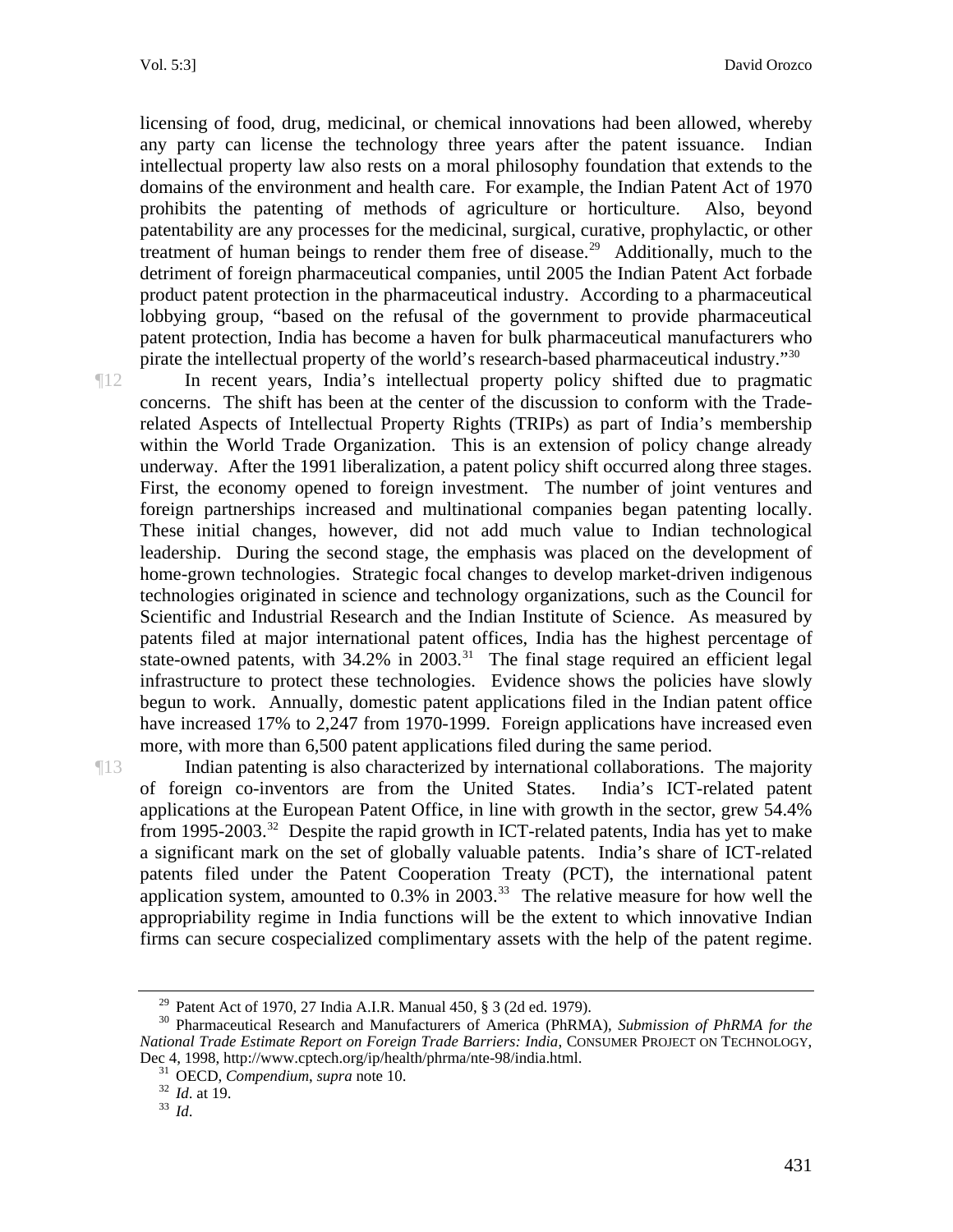The areas of innovation likely to be critical will involve business methods, logistics, and software.

#### IV. CHINA AND PFI

#### *A. Economic Context*

¶14 Annual FDI flows to China grew from \$1 billion in 1985 to \$72 billion in 2005. These capital flows were primarily investments in manufacturing capabilities exploiting China's comparative advantage in flexible regulations, low-cost labor, low trade barriers, highly skilled labor, and good transportation and logistics.<sup>[34](#page-8-0)</sup> By 2005 China was the world's leading exporter of garments, footwear, consumer electronics, home appliances, toys, motorcycles, and many other products.<sup>[35](#page-8-1)</sup> China continued to modernize its economy as part of its strategic 10th Five-Year Plan (2001-2005). A significant macroeconomic structural change has been the relative decrease in the agricultural sector, which dropped from 27.1% of gross domestic product (GDP) in 1990 to  $14.5\%$  in 2002.<sup>[36](#page-8-2)</sup>

¶15 In 1978, China's entire economic infrastructure was state controlled.[37](#page-8-3) In the 1980s, the state began to allow state-owned enterprises to sell surplus production at market prices. By 1994, the government's industrial policy had morphed into *zhuada fangxiao*, or "grasping the big ones and letting go of the small ones."[38](#page-8-4) The *big ones* included state-owned enterprises, such as the major oil, power, steel, aluminum, auto, airline, telecommunications, coal, and military equipment companies.<sup>[39](#page-8-5)</sup> These strategic sectors are targeted for development in partnership with private firms. For example, in February, 2007, China announced that it would launch a program to develop and manufacture full-sized commercial aircraft. If successful, this state-controlled enterprise would partner with foreign and domestic component suppliers to compete with Airbus and Boeing.<sup>40</sup>

¶16 Building on its knowledge base, infrastructure, and pro-investment policies, China has extended its light-manufacturing capabilities to move from low-technology to high-technology industries.<sup>[41](#page-8-7)</sup> Since 1992, China has steadily increased its share of hightechnology manufactures. In 2001, these manufactures equaled the output of lowtechnology and medium-technology manufactures.

¶17 Many factors contributed to China's rapid development. The creation of Special Economic Zones (SEZs), however, played a critical role in the development of its manufacturing export capabilities.<sup>[42](#page-8-8)</sup> The SEZs were created in the early 1980s and allowed the Chinese government to experiment with unconventional market-oriented

<span id="page-8-2"></span><span id="page-8-1"></span><span id="page-8-0"></span><sup>&</sup>lt;sup>34</sup> MICHAEL J. ENRIGHT & ARNAUD VAGNER, CHINA AND ITS NEIGHBORS IN 2005 2-4 (2005).<br><sup>35</sup> *Id*. <sup>36</sup> Martin Schaaper, *An Emerging Knowledge-Based Economy in China? Indicators From OECD Databases*, STI Working Paper 2004/4, 8, OECD, March 22, 2004.<br><sup>37</sup> VIETOR, *supra* note 22, at 65.<br><sup>38</sup> *Id.* at 67.<br><sup>39</sup> *Id.* at 68-69.

<span id="page-8-6"></span><span id="page-8-5"></span><span id="page-8-4"></span><span id="page-8-3"></span><sup>&</sup>lt;sup>40</sup> KNOWLEDGE AT WHARTON, *China's Large Aircraft Program Gains Momentum* (2007), http://www.knowledgeatwharton.com.cn/index.cfm?fa=viewfeature&articleid=1604&languageid=1.

<span id="page-8-8"></span><span id="page-8-7"></span><sup>&</sup>lt;sup>41</sup> Martin Schaaper, *supra* note 36, at 14; The high-technology to low-technology categories are developed at the OECD according to research and development expenditures and value-added criteria.<br><sup>42</sup> MARK FINN, KELLOGG ON CHINA: STRATEGIES FOR SUCCESS 27 (2004).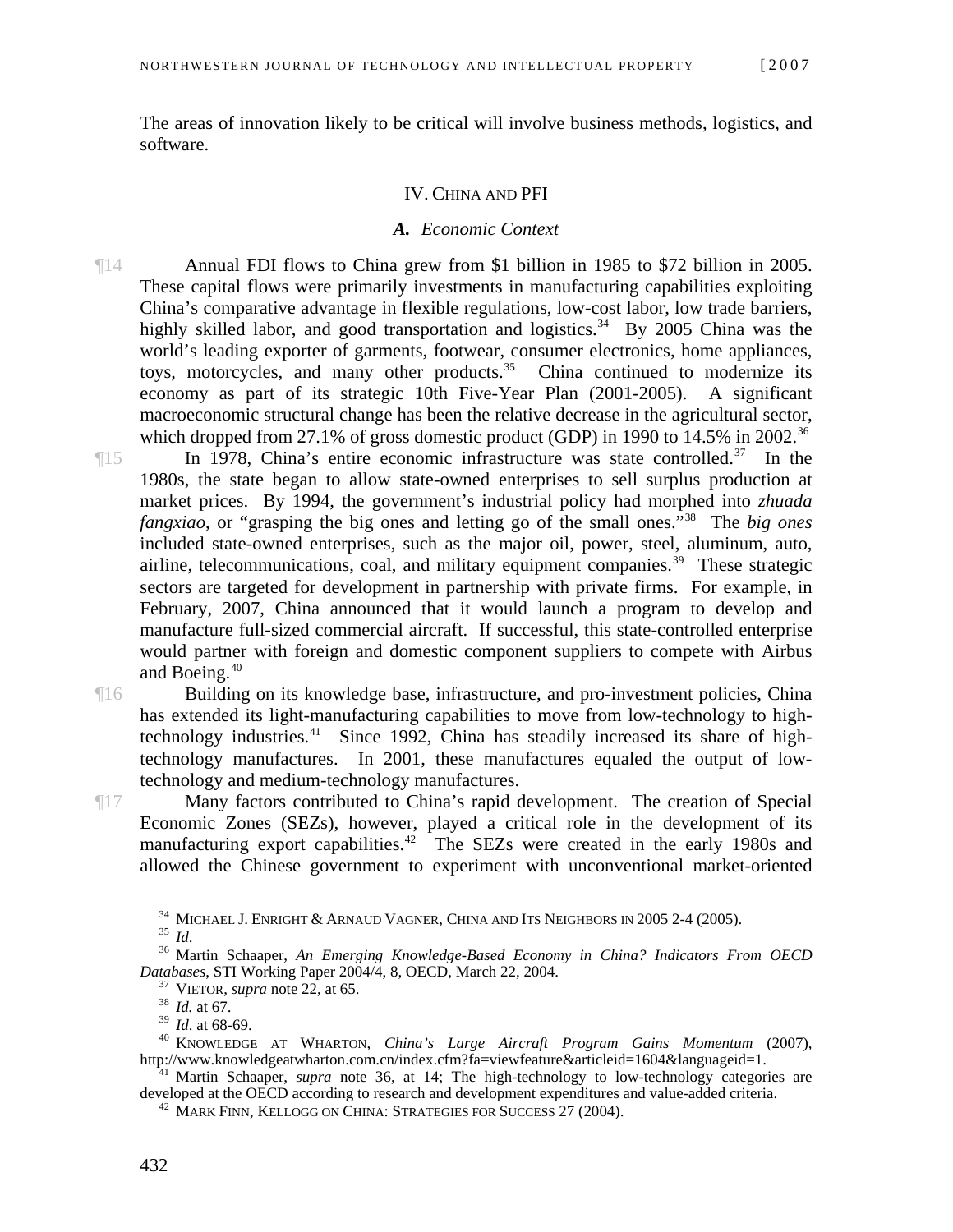techniques to promote economic development in limited geographical areas.<sup>[43](#page-9-0)</sup> The growth of the SEZ program has been remarkable, with four initially developed along the southeastern coast of China at Shenzen, Zhuahai, Xiamen, and Shantou.<sup>[44](#page-9-1)</sup> Today there are 14 similar Economic and Technical Development zones spread along China's eastern coast, including important new centers such as Guangzhou.<sup>[45](#page-9-2)</sup> These coastal centers leverage the logistics and infrastructure investments China has undertaken for land, sea, and air cargo.

¶18 The success of the SEZs was due to policies that provided each zone with special tax holidays to foreign firms, high-quality land, sea and air infrastructure, an adequate supply of low-cost and highly-skilled labor, streamlined government bureaucracy,<sup>[46](#page-9-3)</sup> and an adequate rule of law.<sup>[47](#page-9-4)</sup> The SEZs continue to play a critical role as China transitions itself from a low-cost exporter to a value-added manufacturer and research and development center. Supporting this transition is evidence that multinationals rely less on low-cost labor as the motivating factor behind their Chinese investments. Instead, multinationals place greater emphasis on streamlined government regulations, access to skilled labor, and adequate physical infrastructure as the three most important criteria for investing in China. $48$ 

¶19 Another policy goal is to increase research and development capabilities and investments.<sup>[49](#page-9-6)</sup> China has, by all accounts, succeeded since between 1995 and 2004 the number of Chinese researchers increased 77%.<sup>[50](#page-9-7)</sup> In 2006, China ranked second worldwide with 926,000 researchers, second only to the United States, which had 1.3 million researchers.<sup>[51](#page-9-8)</sup> China's research and development intensity ratio, which normalizes its research and development expenditures to its GDP size, was 1.1% in 2001, more than double the amount in  $1995$ <sup>[52](#page-9-9)</sup> This compares with the European Union's 2001 ratio of 1.9%. When normalized, China still lags behind Japan's ratio of 3.1% and the United States' ratio of 2.7%. Sustaining the effort to increase research and development expenditures are government entity-sponsored projects. In 2001, these projects amounted to 29% of total national research and development expenditures.

#### *B. Complimentary Assets*

<span id="page-9-0"></span>¶20 China has become manufacturer to the world, and can leverage its significant capital and absorptive capacity in this sector to appropriate value from innovations. As

<span id="page-9-2"></span><span id="page-9-1"></span><sup>&</sup>lt;sup>43</sup> *Id.* 44 *Id.* at 28. 45 *Id.* at 28. 45 *Id*; Pudong is widely regarded as an SEZ although it is technically not one and has attracted valueadded technologies, such as advanced manufacturing, financial-service institutions and pharmaceutical companies. Touted as the Chinese Silicon Valley, Pudong is the first city in China to create an intellectual property division in its court system. *Id.* at 36.

<span id="page-9-4"></span><span id="page-9-3"></span><sup>&</sup>lt;sup>5</sup> For a vivid counter-example, see HERNANDO DE SOTO, THE MYSTERY OF CAPITAL 190-191 (2000). The book mentions how a small entrepreneur had to go through 728 bureaucratic steps and spend over 300 days to establish a two-sewing-machine garment factory in Lima Peru.<br><sup>47</sup> FINN, *supra* note 42, at 34-37.<br><sup>48</sup> *Id.* at 39-40.<br>Schaaper, *supra* note 36, at 39.

<span id="page-9-6"></span><span id="page-9-5"></span>

<span id="page-9-7"></span><sup>49</sup> Schaaper, *supra* note 36, at 39. 50 OECD, *Science*, *supra* note 6, at 44. 51 *Id*. 52 *Id*. at 11.

<span id="page-9-9"></span><span id="page-9-8"></span>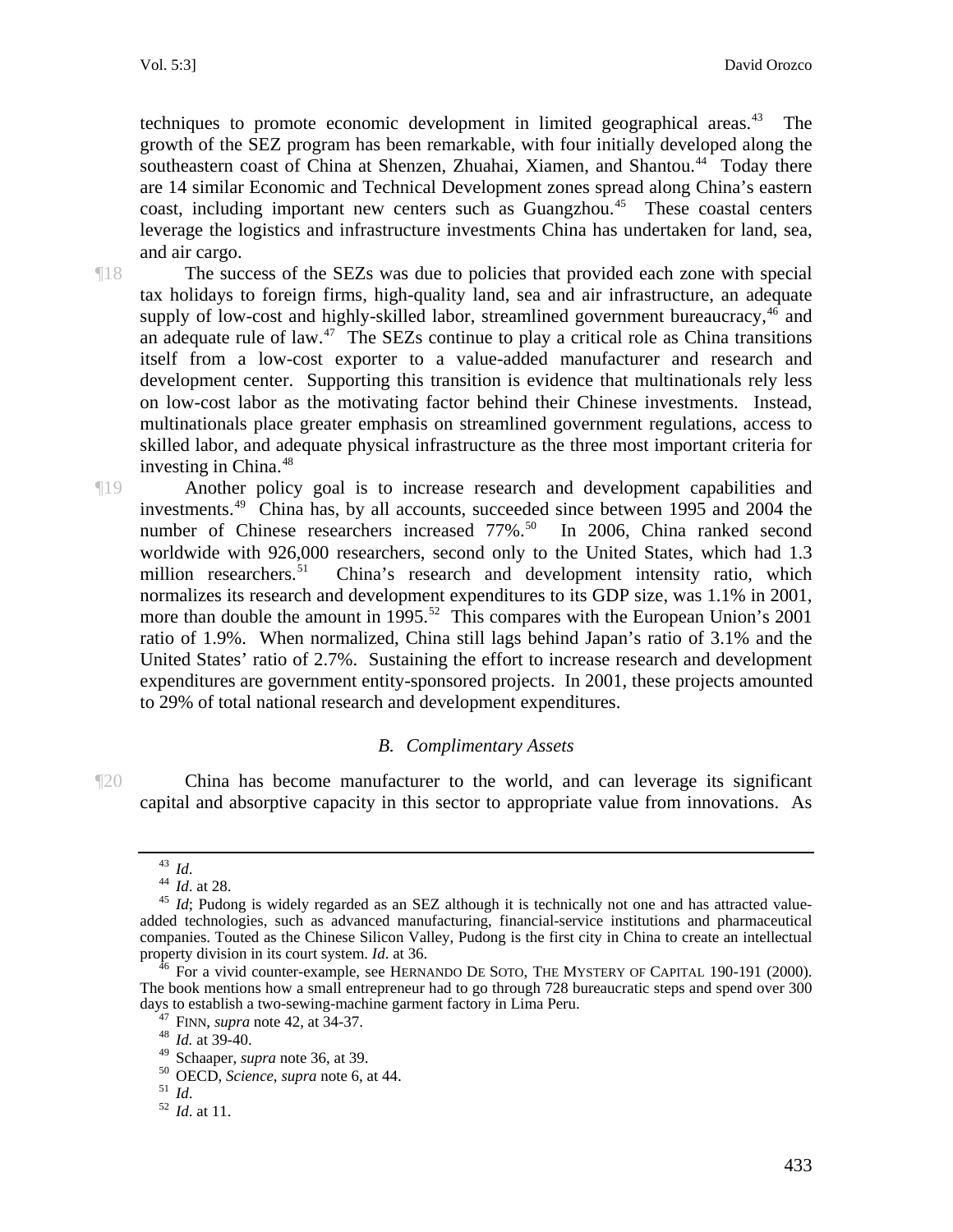with the case of India, China will do best to continue to move from an owner of generic manufacturing facilities to an owner of manufacturing assets that involve cospecialized assets. The high tech manufacturing that is currently expanding in China will increasingly rely on differentiation that leverages and expands the value of foreign and increasingly domestic partners. Moving from generic manufacturing to cospecialized manufacturing is necessary to ensure that the sector remains competitive in light of emerging East Asian competitors.

¶21 Again, a critical step will be to appropriate technological innovations using a system like the WIPO's Patent Cooperation Treaty to obtain valuable patents in domestic and foreign jurisdictions where partners are located and where the patents might be licensed. Research and development efforts aimed at moving towards cospecialization should be a major focus for Chinese firms interested in innovation. Also, learning from partners is the easiest route to understanding what areas of innovation need to be prioritized. It is likely that patents in the fields of automation, rapid prototyping, telecommunications, and electrical engineering will be of high relevance.

#### *C. Appropriability Regimes*

¶22 The level of patenting activity at China's State Intellectual Property Office increased rapidly between 1990 and 1999, with domestic applications rising 11.9% a year and foreign applications increasing 26.9% a year. China, as indicated by the growth statistics, has begun to make its entry onto the world intellectual property stage. China showed the largest growth in ICT-related patent applications at the European Patent Office from 1995 to 2003, registering an average 73.7% annual growth. China did the same with respect to biotechnology patent applications, registering 49.3% growth.<sup>[53](#page-10-0)</sup>

¶23 Despite the growth, China accounts for less than 0.3% of the patents filed during 2003 in the world's major patent offices (the United States, Japan, and the European Union).<sup>[54](#page-10-1)</sup> Clearly, patenting activity in China has increased dramatically. And the patenting is increasingly collaborative. By 1999, 65% of the total patent applications made in China, amounting to 45,380, were made by foreign inventors.<sup> $55$ </sup> The patents filed in China, however, have yet to become part of the group of patents that are registered at the major international patent offices. From these data, it can still be said that Chinese firms will have to continue to innovate at a rapid pace to become the major economic force anticipated by the BRICs study.

#### V. SUMMARY

¶24 The nations of India and China have a foundation on which to build innovationrelated competitive advantage. The decisive transition in the years to come will be to move away from a strategy of generic complimentary assets towards developing cospecialized assets that leverage the knowledge of experienced partners. This is increasingly likely and beneficial to all parties since the distributed models of innovation

<span id="page-10-1"></span><span id="page-10-0"></span><sup>53</sup> OECD, *Compendium*, *supra* note 10, at 19-20. 54 *Id.* at 55. 55 Martin Schaaper, *supra* note 36, at 53.

<span id="page-10-2"></span>